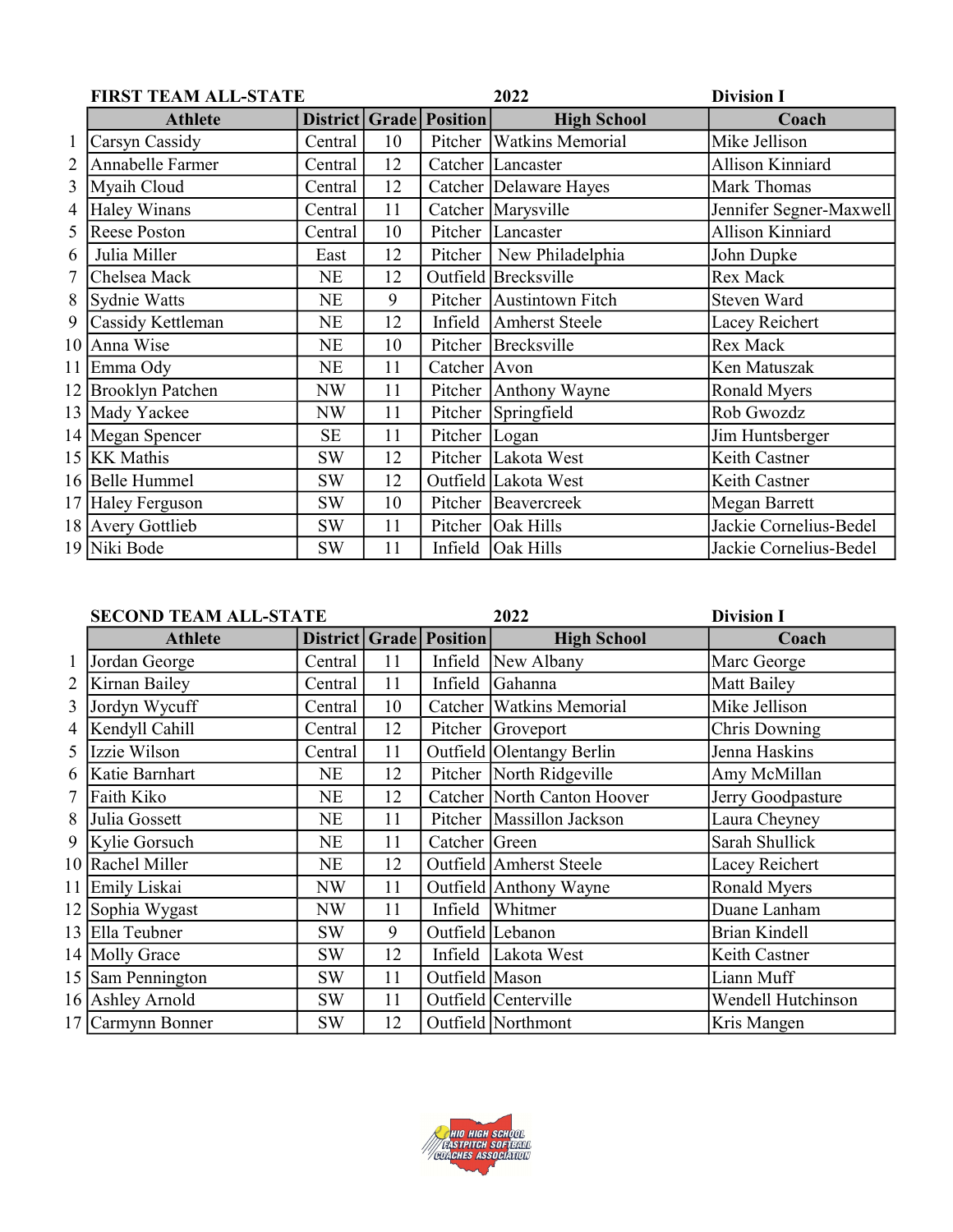|                | <b>HONORABLE MENTION ALL-STATE</b> |           |    |                                      | 2022                      | <b>Division I</b>         |
|----------------|------------------------------------|-----------|----|--------------------------------------|---------------------------|---------------------------|
|                | <b>Athlete</b>                     |           |    | <b>District   Grade   Position  </b> | <b>High School</b>        | Coach                     |
|                | Caitlyn Meier                      | Central   | 12 |                                      | Catcher Westerville North | <b>Brian Anderson</b>     |
| $\overline{2}$ | Colleen Bare                       | Central   | 12 | Infield                              | Pickerington Central      | <b>Stephanie Peterson</b> |
| 3              | Hannah Hunt                        | Central   | 12 | Infield                              | <b>Watkins Memorial</b>   | Mike Jellison             |
| 4              | Riley Jestadt                      | Central   | 12 | Infield                              | Olentangy Orange          | Mason Robinson            |
| 5              | Lydia Wilkerson                    | Central   | 11 | Infield                              | Westerville Central       | <b>Brian Wamsley</b>      |
| 6              | Reese Loveday                      | East      | 9  | Catcher                              | New Philadelphia          | John Dupke                |
| 7              | Ayla Ray                           | NE        | 10 |                                      | Infield Austintown Fitch  | Steven Ward               |
| 8              | Grace O'Malley                     | <b>NE</b> | 12 | Infield                              | Brecksville               | Rex Mack                  |
| 9              | Sydney Sukenik                     | NE        | 12 | Infield                              | North Olmsted             | Cassie Gaye               |
|                | 10 Sienna Tepley                   | NE        | 10 | Infield                              | Walsh Jesuit              | Tony Scibelli             |
|                | 11 Stephanie Mraz                  | NE        | 12 |                                      | Outfield Strongsville     | Olivia Taylor             |
|                | 12 Maddie Darrah                   | NW        | 12 |                                      | Catcher Springfield       | Rob Gwozdz                |
|                | 13 Octavia Abraham                 | <b>NW</b> | 11 | Outfield Start                       |                           | Dominic Rinaldi           |
|                | 14 Lauren Holt                     | <b>SW</b> | 12 |                                      | Catcher Little Miami      | Mary Von Bargern          |
|                | 15 Abby Bode                       | <b>SW</b> | 12 | Infield                              | <b>Oak Hills</b>          | Jackie Cornelius-Bedel    |
|                | 16 Hayley Arnold                   | <b>SW</b> | 10 |                                      | Pitcher Centerville       | Wendell Hutchinson        |
|                | 17 Reagan Vunak                    | <b>SW</b> | 11 |                                      | Catcher Lebanon           | <b>Brian Kindell</b>      |
|                | 18 Avery Fielman                   | SW        | 11 |                                      | Infield Milford           | <b>Christy Gregory</b>    |

|   | <b>FIRST TEAM ALL-STATE</b> |                 |    |                 | 2022                   | <b>Division II</b>   |
|---|-----------------------------|-----------------|----|-----------------|------------------------|----------------------|
|   | <b>Athlete</b>              | <b>District</b> | 12 | <b>Position</b> | <b>High School</b>     | Coach                |
|   | Marlee Jacobs               | Central         | 12 |                 | Pitcher Jonathan Alder | Dave McGrew          |
| 2 | Renae Cunningham            | Central         | 11 | Pitcher Heath   |                        | Ray Cooksey          |
| 3 | <b>Shelby Westler</b>       | Central         | 12 | Infield         | <b>River Valley</b>    | Phil Shepler         |
| 4 | Hannah Bendle               | East            | 11 | Infield         | John Glenn             | Randall Larrick      |
| 5 | Carley Jo Penner            | East            | 12 |                 | Pitcher Indian Creek   | Angela Penner        |
| 6 | Carter Wachtel              | NE              | 10 | Pitcher Triway  |                        | Ron Rock             |
| 7 | Hailey Massaro              | NE              | 12 | Infield         | Triway                 | Ron Rock             |
| 8 | Haley Croyle                | NE              | 12 |                 | Pitcher Hubbard        | <b>Bill Amero</b>    |
|   | 9 Nicolina Pezzone          | NE              | 12 |                 | Outfield Struthers     | Caitlin Barbour      |
|   | 10 Reagan Schultz           | NW              | 12 |                 | Pitcher   Oak Harbor   | Chris Rawski         |
|   | 11 Cameron Kaufman          | NW              | 11 | Infield         | Sandusky Perkins       | Scott Dickman        |
|   | 12 Karsyn McGlothen         | NW              | 12 | Pitcher         | St. Marys              | Kendra Solomon       |
|   | 13 Cora Hall                | <b>SE</b>       | 9  | Pitcher         | Sheridan               | Troy Wolfe           |
|   | 14 Cara Cooper              | <b>SE</b>       | 11 | Infield         | <i>Circleville</i>     | Dave Truex           |
|   | 15 Kayla Drake              | <b>SW</b>       | 12 | Infield         | <b>Clinton Massie</b>  | <b>Brandon Lewis</b> |
|   | 16 Alyana Crouch            | <b>SW</b>       | 11 | Pitcher Ross    |                        | Christi Luckett      |
|   | 17 Camrynn Linneman         | <b>SW</b>       | 10 | Pitcher Taylor  |                        | Craig Linneman       |

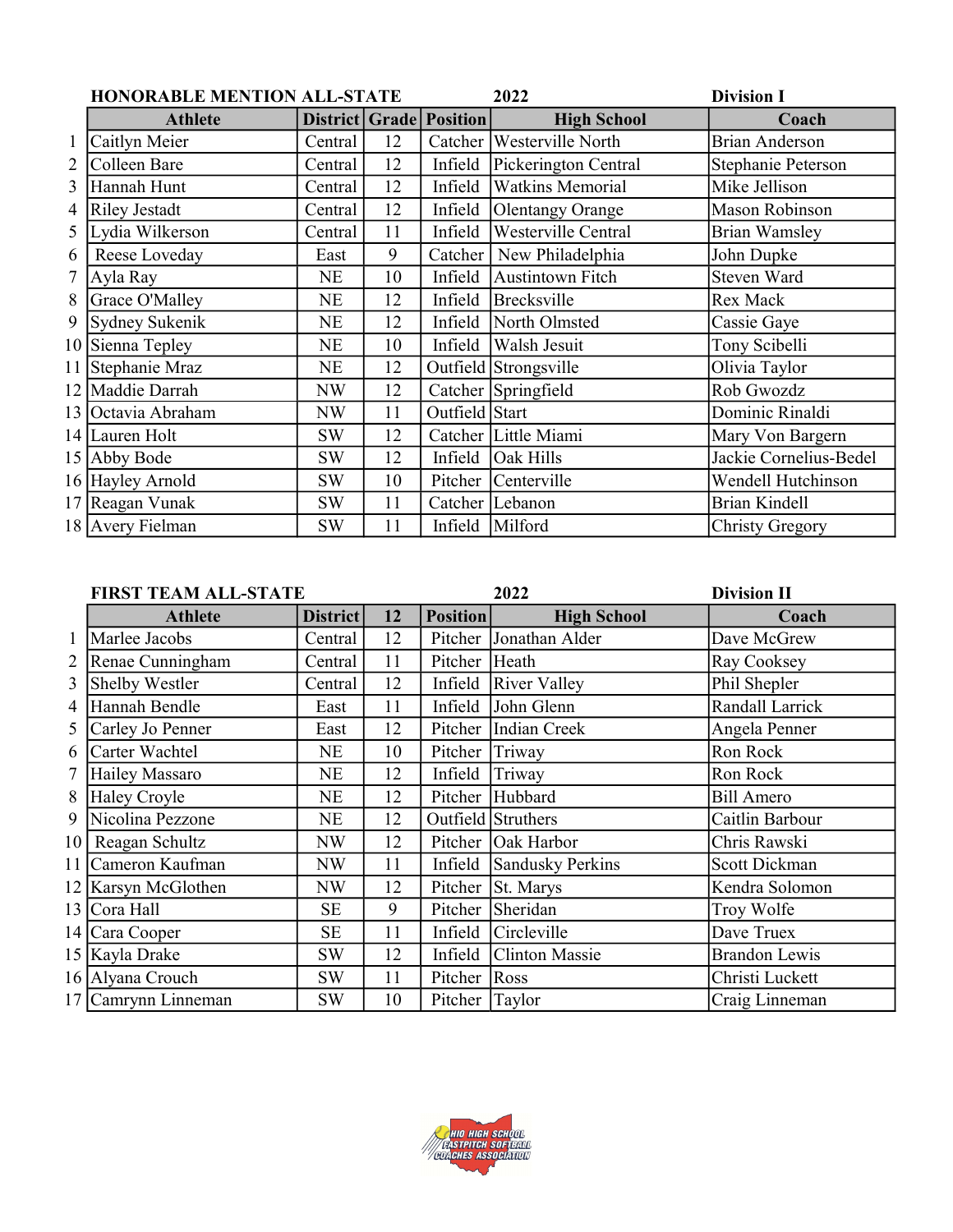|        | <b>SECOND TEAM ALL-STATE</b> |           |    | 2022                           | <b>Division II</b>      |                      |
|--------|------------------------------|-----------|----|--------------------------------|-------------------------|----------------------|
|        | <b>Athlete</b>               |           |    | <b>District Grade Position</b> | <b>High School</b>      | Coach                |
|        | Lilly Irvine                 | Central   | 12 |                                | Catcher Buckeye Valley  | John Stuart          |
| 2      | Brianna Sawyers              | Central   | 12 |                                | Infield Licking Valley  | Chad Dennis          |
| 3      | Lexi Paulson                 | Central   | 12 |                                | Pitcher Bloom Carroll   | Chris Lucas          |
| 4      | Sydney Marshall              | East      | 10 |                                | Pitcher John Glenn      | Randall Larrick      |
| 5      | Mia Rose                     | East      | 11 |                                | Pitcher   Indian Valley | <b>Dusty Braun</b>   |
| 6      | Sydney Mercer                | NE        | 12 |                                | Infield West Branch     | Jennifer "Sis" Woods |
| $\tau$ | Nikki Goode                  | NE        | 12 |                                | Catcher Cloverleaf      | John Carmigiano      |
| 8      | Hannah Gurich                | NE        | 10 |                                | Outfield Keystone       | Doug Cooper          |
| 9      | Sammy Gingras                | NE        | 11 | Infield Copley                 |                         | John Virgin          |
|        | 10 Addison Arnold            | NW        | 12 | Pitcher Bryan                  |                         | Samantha Fowls       |
|        | 11 Eva Irons                 | NW        | 11 | Outfield Elida                 |                         | Hillary Overholt     |
|        | 12 Kaylee Grant              | NW        | 12 |                                | Infield Lima Shawnee    | <b>Brian Wheeler</b> |
|        | 13 Avery Miller              | <b>SE</b> | 12 | Infield Unioto                 |                         | Rob Hull             |
|        | 14 Suzzy Wall                | <b>SE</b> | 12 |                                | Catcher Waverly         | <b>Scott Hayes</b>   |
|        | 15 Susie Blocher             | SW        | 12 |                                | Infield Greenville      | Jerrod Newland       |
|        | 16 Dani Ross                 | <b>SW</b> | 12 |                                | Infield Shawnee         | Devin Spitzer        |
|        | 17 Audrey Fyffe              | <b>SW</b> | 12 |                                | Catcher   Kenton Ridge  | Sarah Schalnat       |

|   | <b>HONORABLE MENTION ALL-STATE</b> |           |    |                                | 2022                      | <b>Division II</b> |
|---|------------------------------------|-----------|----|--------------------------------|---------------------------|--------------------|
|   | <b>Athlete</b>                     |           |    | <b>District Grade Position</b> | <b>High School</b>        | Coach              |
|   | Danielle Robbins                   | Central   | 12 |                                | Outfield Jonathan Alder   | Dave McGrew        |
| 2 | Katlyn Jardine                     | Central   | 12 | Infield Heath                  |                           | Ray Cooksey        |
| 3 | Olivia Alward                      | Central   | 12 |                                | Catcher Lakewood          | Jon Griffith       |
| 4 | Julia King                         | East      | 11 |                                | Pitcher Steubenville      | Gus DiMarzio       |
| 5 | Alivia Boothe                      | East      | 10 |                                | Catcher John Glenn        | Randall Larrick    |
| 6 | Emma Flinner                       | NE        | 11 | Outfield Triway                |                           | Ron Rock           |
|   | Katie McDonald                     | NE        | 11 |                                | Pitcher   Poland Seminary | James Serich       |
| 8 | Larren Rounds                      | NE        | 12 |                                | Infield Firelands         | Collin Pecoraro    |
| 9 | Audrey Miller                      | NE        | 10 |                                | Infield   Marlington      | Jessica Collins    |
|   | 10 Jillian Morr                    | NW        | 10 |                                | Catcher Lexington         | Todd Galownia      |
|   | 11 Autumn Pelok                    | NW        | 12 | Infield                        | <b>Wauseon</b>            | Nick Lavinder      |
|   | 12 Autumn Taylor                   | NW        | 10 | Outfield Ontario               |                           | Sean Snow          |
|   | 13 Carly King                      | <b>SE</b> | 12 |                                | Pitcher  Logan Elm        | Jeri Hartley       |
|   | 14 Kerrigan Ward                   | <b>SE</b> | 12 |                                | Pitcher   Vinton County   | Jeremy Ward        |
|   | 15 Ashley Lykins                   | SW        | 12 |                                | Infield New Richmond      | Trish Payne        |
|   | 16 Chameron Vanden Eynden          | <b>SW</b> | 11 | Outfield Goshen                |                           | Eric Campbell      |
|   | 17 Emily Skelly                    | <b>SW</b> | 12 | Infield Urbana                 |                           | Corina Fain        |

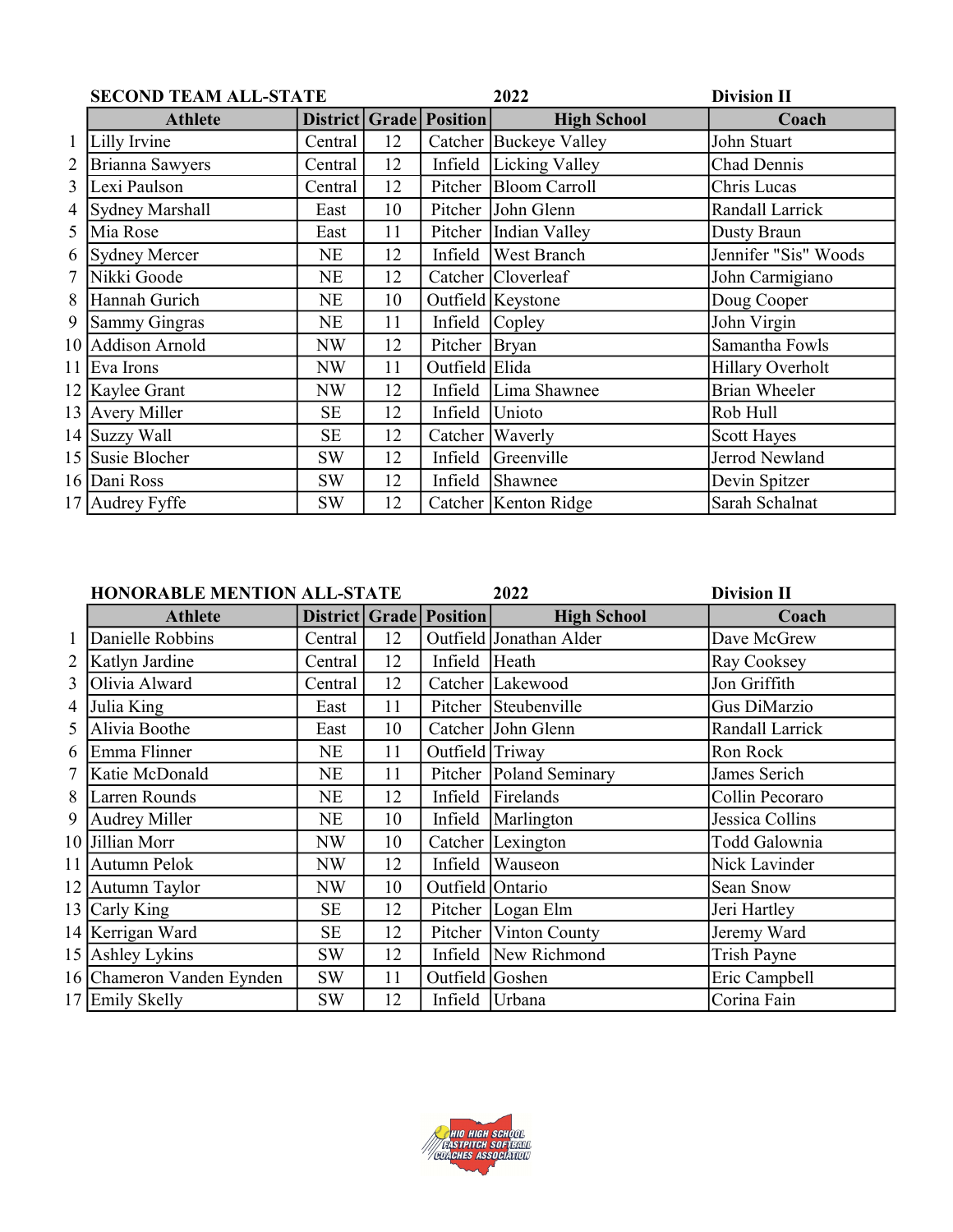|   | <b>FIRST TEAM ALL-STATE</b> |           |    |                                | 2022                        | <b>Division III</b>      |  |
|---|-----------------------------|-----------|----|--------------------------------|-----------------------------|--------------------------|--|
|   | <b>Athlete</b>              |           |    | <b>District Grade Position</b> | <b>High School</b>          | Coach                    |  |
|   | <b>Brooke Mannon</b>        | Central   | 11 |                                | Pitcher West Jefferson      | Jim Stevens              |  |
|   | Mikayla Linkous             | Central   | 12 |                                | Outfield Cardington Lincoln | <b>Tod Brininger</b>     |  |
| 3 | Kylie Rohr                  | East      | 12 |                                | Pitcher Tuscarawas Valley   | Tony Piconke             |  |
| 4 | Isabelle Tetreault          | East      | 10 |                                | Pitcher Garaway             | Rick Johnson             |  |
| 5 | Meridith Rankl              | NE        | 12 | Pitcher                        | Tuslaw                      | Cayla Mattox             |  |
| 6 | Annika Bredel               | NE        | 12 |                                | Infield Elyria Catholic     | Jim Piazza/Terrell Dixon |  |
| 7 | <b>Kelly Szolek</b>         | NE        | 11 |                                | Catcher South Range         | Jeff DeRose              |  |
| 8 | Sophia Tvaroch              | NE        | 12 |                                | Pitcher   Newton Falls      | Kristina Baker           |  |
| 9 | Lexi North                  | NW        | 12 | Pitcher Otsego                 |                             | Jason Colyer             |  |
|   | 10 Brenna Farmer            | NW        | 11 | Infield                        | Riverdale                   | Craig Taylor             |  |
|   | 11 Delaney Maynard          | NW        | 11 | Infield                        | Eastwood                    | Joe Wyant                |  |
|   | 12 Macy Chamberlain         | NW        | 10 | Infield                        | Evergreen                   | Jim Zoltowski            |  |
|   | 13 Madison Perry            | <b>SE</b> | 12 | Infield                        | Portsmouth                  | Kristen Bradshaw         |  |
|   | 14 Macee Eaton              | <b>SE</b> | 11 | Infield                        | Wheelersburg                | Teresa Ruby              |  |
|   | 15 Jenna Johnston           | <b>SE</b> | 12 | Infield                        | Wellston                    | Jim Hall                 |  |
|   | 16 Rylyn Dyer               | <b>SW</b> | 12 |                                | Pitcher Georgetown          | Shawna Slack             |  |
|   | 17 Savannah Smith           | <b>SW</b> | 11 |                                | Pitcher Reading             | Mandy Shinkle            |  |
|   | 18 Kyleigh Kirby            | <b>SW</b> | 12 |                                | Pitcher   Miami East        | <b>Brian Kadel</b>       |  |

|   | <b>SECOND TEAM ALL-STATE</b> |           |    |                         | 2022                        | <b>Division III</b>  |
|---|------------------------------|-----------|----|-------------------------|-----------------------------|----------------------|
|   | <b>Athlete</b>               |           |    | District Grade Position | <b>High School</b>          | Coach                |
|   | Dana Bertke                  | Central   | 12 |                         | Outfield Cardington Lincoln | <b>Tod Brininger</b> |
| 2 | Chloe Goulter                | Central   | 12 |                         | Outfield Centerburg         | <b>Tim Rioux</b>     |
| 3 | Elly Rothenstein             | East      | 12 |                         | Infield Tuscarawas Valley   | Tony Piconke         |
| 4 | Sarah Touville               | East      | 12 |                         | Infield Harrison Central    | Darrin Young         |
| 5 | Gianna Cantini               | NE        | 12 | Infield                 | Kirtland                    | Jamie Kamensky       |
| 6 | Kaylee Haines                | NE        | 12 | Infield                 | Mapleton                    | Dan Sanders          |
| 7 | Caitlynn Pleska              | NE        | 9  |                         | Infield Columbiana          | Daryl Kurtz          |
| 8 | Alyssa Sheely                | <b>NE</b> | 12 |                         | Outfield Ursuline           | Kristina Dugan       |
| 9 | Alison Donaugh               | NW        | 12 |                         | Pitcher Riverdale           | Craig Taylor         |
|   | 10 Addie Kromer              | NW        | 12 |                         | Outfield Margaretta         | Dale Dawson          |
|   | 11 Madison Martin            | NW        | 11 |                         | Pitcher Van Buren           | <b>Stacy Sharp</b>   |
|   | 12 Chloe Dorn                | NW        | 11 |                         | Infield   Liberty Benton    | Paul Pape            |
|   | 13 Sydney McDermott          | <b>SE</b> | 11 |                         | Pitcher Portsmouth West     | Dani Coleman         |
|   | 14 Alexis Lockwood           | <b>SE</b> | 12 |                         | Pitcher Southeastern        | Tim Lockwood         |
|   | 15   Keegan Moore            | <b>SE</b> | 12 | Pitcher Ironton         |                             | Jim Dyer             |
|   | 16 Tara Fritsher             | <b>SW</b> | 12 |                         | Pitcher   Versailles        | Mark Voisard         |
|   | 17 Haley Johsnon             | <b>SW</b> | 10 |                         | Outfield Bethel-Tate        | Chad Bohl            |
|   | 18 Ellie Fout                | <b>SW</b> | 12 |                         | Infield Arcanum             | Mike Morris          |

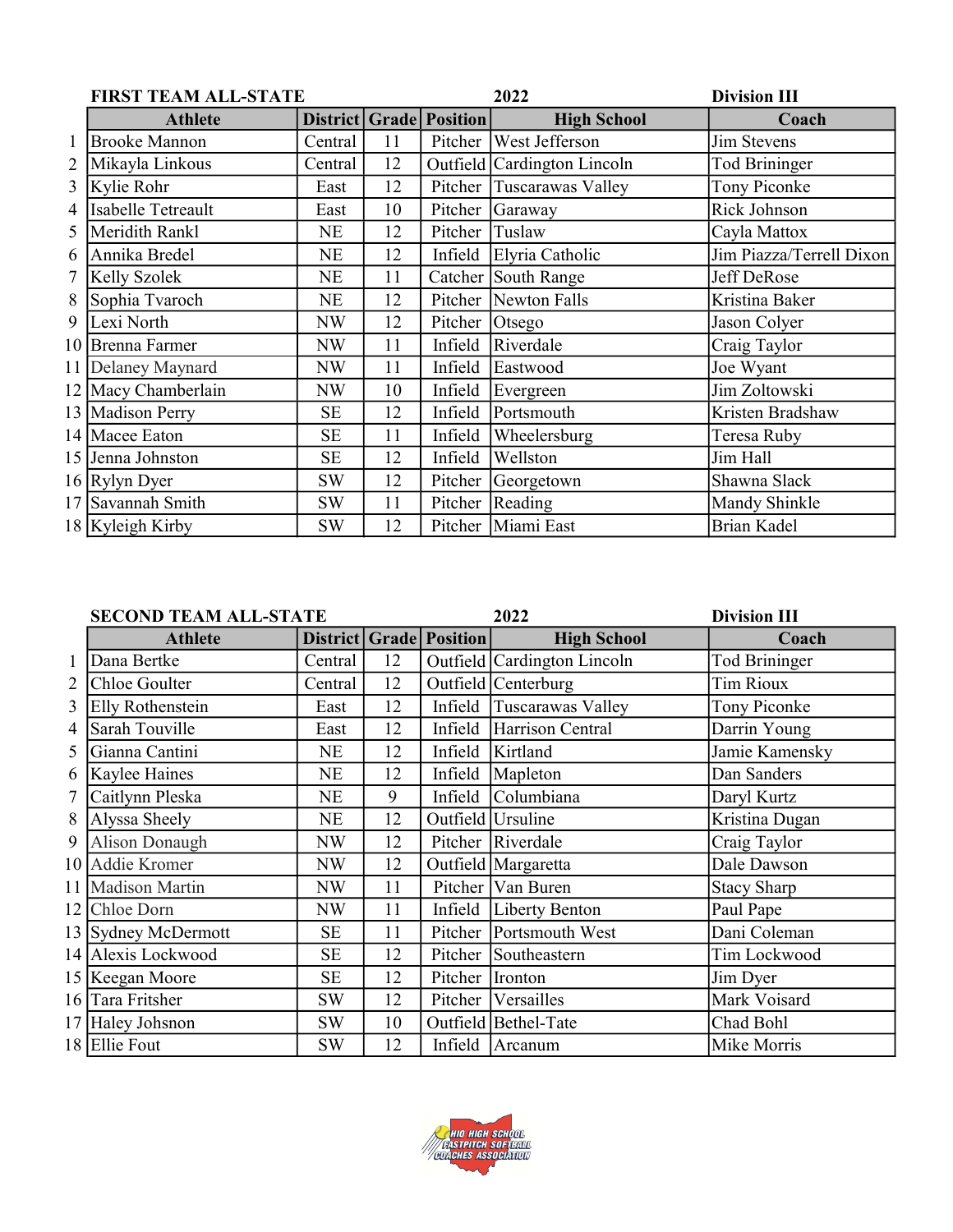|   | <b>HONORABLE MENTION ALL-STATE</b> |           |    |                                | 2022                       | <b>Division III</b>      |
|---|------------------------------------|-----------|----|--------------------------------|----------------------------|--------------------------|
|   | <b>Athlete</b>                     |           |    | <b>District Grade Position</b> | <b>High School</b>         | Coach                    |
|   | Kayla Sedgwick                     | Central   | 12 | Infield                        | North Union                | <b>Emily Clark</b>       |
| 2 | Genevieve Longsdorf                | Central   | 10 |                                | Pitcher Cardington Lincoln | <b>Tod Brininger</b>     |
| 3 | Abby Mann                          | East      | 10 |                                | Pitcher Cambridge          | <b>Bob Shepard</b>       |
| 4 | Meghan Petite                      | East      | 12 |                                | Catcher Garaway            | Rick Johnson             |
| 5 | Tori Long                          | NE        | 12 |                                | Pitcher Columbiana         | Daryl Kurtz              |
| 6 | Mikayla Berquist                   | <b>NE</b> | 12 |                                | Pitcher   Crestwood        | LeRoy Moore              |
| 7 | Alaina Scavina                     | <b>NE</b> | 12 |                                | Catcher Cardinal Mooney    | Mark Rinehart            |
| 8 | Paige Ogden                        | NE        | 12 | Infield                        | <b>Ursuline</b>            | Kristina Dugan           |
| 9 | Reagan King                        | NW        | 12 | Infield                        | Edison                     | Troy Keegan              |
|   | 10 Summer Berry                    | NW        | 12 | Catcher Otsego                 |                            | Jason Colyer             |
|   | 11 Allison Rhodes                  | NW        | 11 | Infield                        | Fairview                   | Staci Renollet           |
|   | 12 Jordan Babcock                  | NW        | 12 |                                | Catcher Elmwood            | Matt Hoiles              |
|   | 13 Caitlyn Quickle                 | <b>SE</b> | 10 | Pitcher                        | Fairfield Local            | Mark Dettwiller          |
|   | 14 Catie Boggs                     | <b>SE</b> | 9  | Infield                        | Wheelersburg               | Teresa Ruby              |
|   | 15 Olivia Dumm                     | <b>SE</b> | 11 | Pitcher                        | Westfall                   | Lance Heath              |
|   | 16 Gina Wilson                     | <b>SW</b> | 10 | Catcher                        | Deer Park                  | <b>Heather Sauerbeck</b> |
|   | 17 Kylie Bailey                    | <b>SW</b> | 9  | Infield                        | Waynesville                | Todd Jett                |
|   | 18 Kaylee Lawson                   | <b>SW</b> | 12 | Infield                        | Carlisle                   | Tom Shelton              |

|   | <b>FIRST TEAM ALL-STATE</b> |           |    |                         | 2022                          | <b>Division IV</b>  |  |
|---|-----------------------------|-----------|----|-------------------------|-------------------------------|---------------------|--|
|   | <b>Athlete</b>              |           |    | District Grade Position | <b>High School</b>            | Coach               |  |
|   | <b>Addison Stem</b>         | Central   | 11 |                         | Pitcher Fairfield Christian   | Rob Clauss          |  |
|   | Keaura Shilling             | Central   | 12 | Infield                 | Danville                      | Charlie Duncan      |  |
| 3 | Emma Gilkerson              | East      | 12 | Infield                 | Strasburg                     | Tom Spidell         |  |
| 4 | Masy Baker                  | East      | 10 |                         | Pitcher Conotton Valley       | Jeremy Bleininger   |  |
| 5 | Olivia Kidd                 | NE        | 10 |                         | Catcher Mogadore              | Jeff Fankhauser     |  |
| 6 | Emma Gates                  | NE        | 12 |                         | Pitcher Mathews               | Thomas VanKirk      |  |
|   | Shea Harper                 | NW        | 11 |                         | Catcher Hopewell-Loudon       | Tony Malagon        |  |
| 8 | <b>Bailey Sheets</b>        | NW        | 11 |                         | Pitcher Sycamore Mohawk       | Mindy Walton        |  |
| 9 | Lana Baker                  | NW        | 12 | Infield                 | Hilltop                       | Tom Schaper         |  |
|   | 10 Selah Moyer              | NW        | 11 | Catcher                 | Tiffin Calvert                | Theresa Webb        |  |
|   | 11 Isabelle Beidelschies    | NW        | 10 | Infield                 | Hopewell-Loudon               | Tony Malagon        |  |
|   | 12 Jenna Bloomfield         | NW        | 11 |                         | Pitcher Gibsonburg            | Sarah Gruner        |  |
|   | 13 Gwen Sparks              | SE        | 10 |                         | Pitcher Portsmouth Notre Dame | Shad Ford           |  |
|   | 14 Kaitlen Bush             | <b>SE</b> | 11 | Infield                 | Belpre                        | Stephanie Evans     |  |
|   | 15 Jacy Gearhart            | SE        | 12 | Infield                 | Portsmouth Clay               | Jason Gearheart     |  |
|   | 16 Austy Miller             | <b>SW</b> | 12 |                         | Catcher Bradford              | Shon Shaffer        |  |
|   | 17 Addie DeLong             | <b>SW</b> | 10 | Infield                 | Mechanicsburg                 | Abbey DeLong        |  |
|   | 18 Makena Hoying            | <b>SW</b> | 11 | Pitcher Russia          |                               | Michelle Muhlenkamp |  |